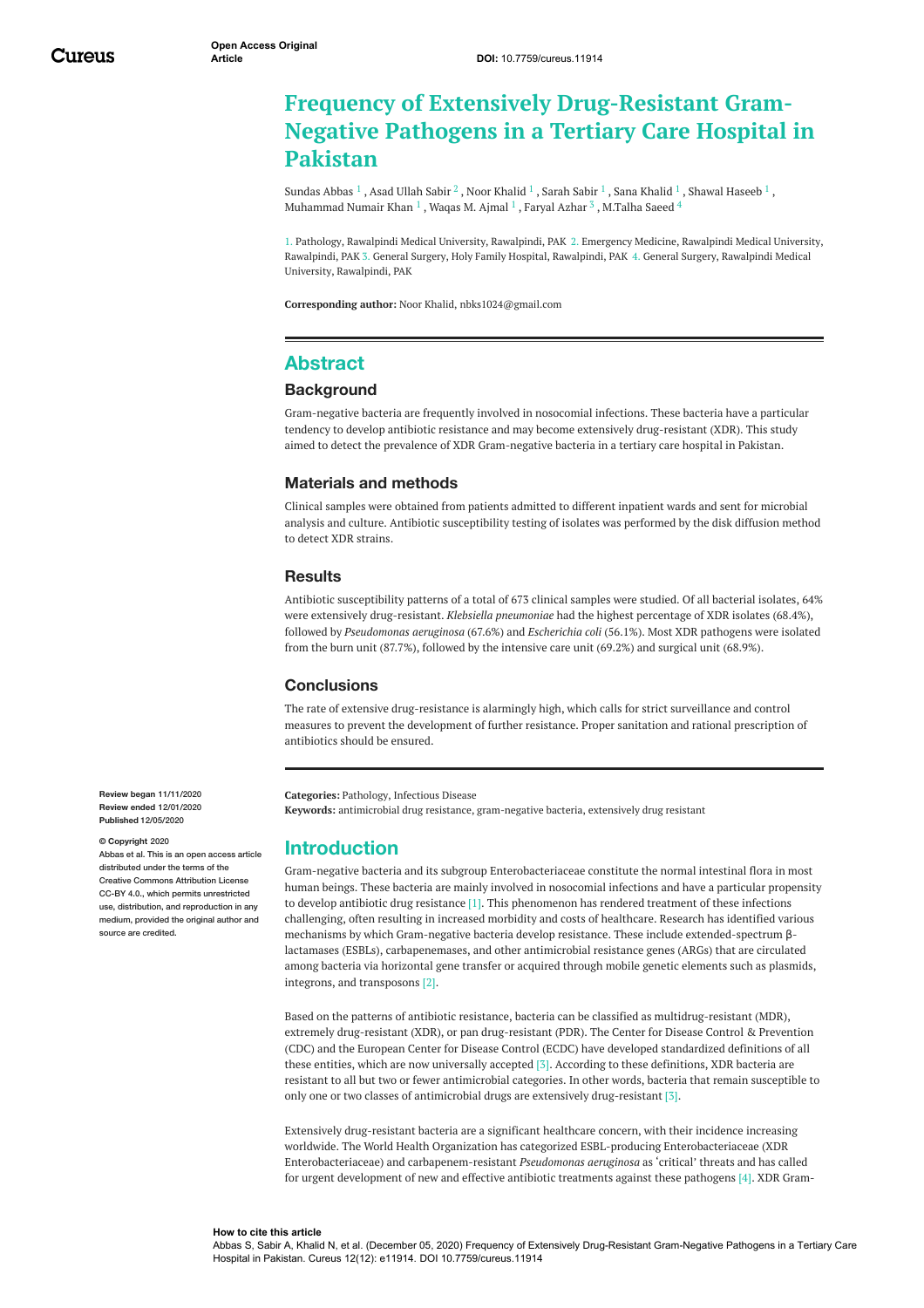negative pathogens pose a serious threat to the economy of developing countries like Pakistan, where rates of antibiotic resistance are much higher due to the excessive and non-judicial use of antibiotics [5].

Gram-negative bacilli are implicated in the majority of healthcare-associated infections (HAI) in our setting. Various studies have been done in the past to report resistance patterns, and reports from all over the country have provided evidence of increasing resistance of Gram-negative bacteria in Pakistan [6,7]. Strict surveillance of antibiotic resistance is necessary to be able to take timely measures and devise control strategies for the control of this significant health issue. Such surveillance is also essential to improve patient care, by influencing the choice of empirical antibiotics used as treatment or prophylaxis of infections [8]. Consequently, our study aims to recognize and appreciate the popularity of XDR pathogens in a tertiary care facility in Pakistan and to shed light on the magnitude of the radical problem of antimicrobial resistance faced by healthcare professionals.

# **Materials And Methods**

This cross-sectional study was conducted at Holy Family Hospital, Rawalpindi, Pakistan, from July 2018 to January 2019. The study was approved by the Institutional Review Board of Rawalpindi Medical University (approval number: RSRS-2017-P-042).

Patients admitted to various inpatient wards who had undergone microbiological analysis of their clinical samples as part of their investigations during their hospital stay, were included in the study. Patients were included irrespective of their antibiotic status. Patients with polymicrobial infections or those with cultures positive for Gram-positive bacteria were excluded. Patient sampling was consecutive, and we included patients from the departments of medicine, surgery, gynecology, pediatrics, burn unit, and the intensive care unit (ICU). Samples collected from patients were blood, urine, pus, sputum, catheter tips, swab sticks, surgical, and burn wounds. These samples were sent to the microbiology laboratory of the hospital for microbial culture and sensitivity.

In the laboratory, specimens were cultured on suitable culture media, which include (but are not limited to) blood agar, MacConkey agar, and chocolate agar. After the identification of bacterial isolates, antibiotic sensitivity tests were performed by the disk diffusion method according to the Clinical Laboratory and Standard Institute criteria [9]. Bacteria were grown on Mueller Hinton agar, and their growth observed around antibiotic disks. Antibiotics used as the first-line for Gram-negative bacteria were ampicillin, gentamicin, cefazolin, tobramycin, co-trimoxazole, ceftazidime, and nitrofurantoin. Ampicillin-sulbactam, amoxicillin-clavulanate, amikacin, piperacillin-tazobactam, cefotaxime, cefepime, moxifloxacin, ciprofloxacin, imipenem, meropenem were used as second-line drugs. Aztreonam, tetracycline, and chloramphenicol were third-line drugs.

Extensively drug-resistant bacteria were defined according to the criteria described by the CDC [3]. Data were statistically analyzed using Statistical Package for Social Sciences (SPSS) version 22.0 for Windows (IBM Corp., Armonk, NY, USA). Frequencies and percentages of XDR bacteria were determined for all clinical isolates.

### **Results**

A total of 673 isolates were included in this study. The general characteristics of the obtained samples including the patient sex, department of admission, and sample site are given in Table *[1](#page-2-0)*.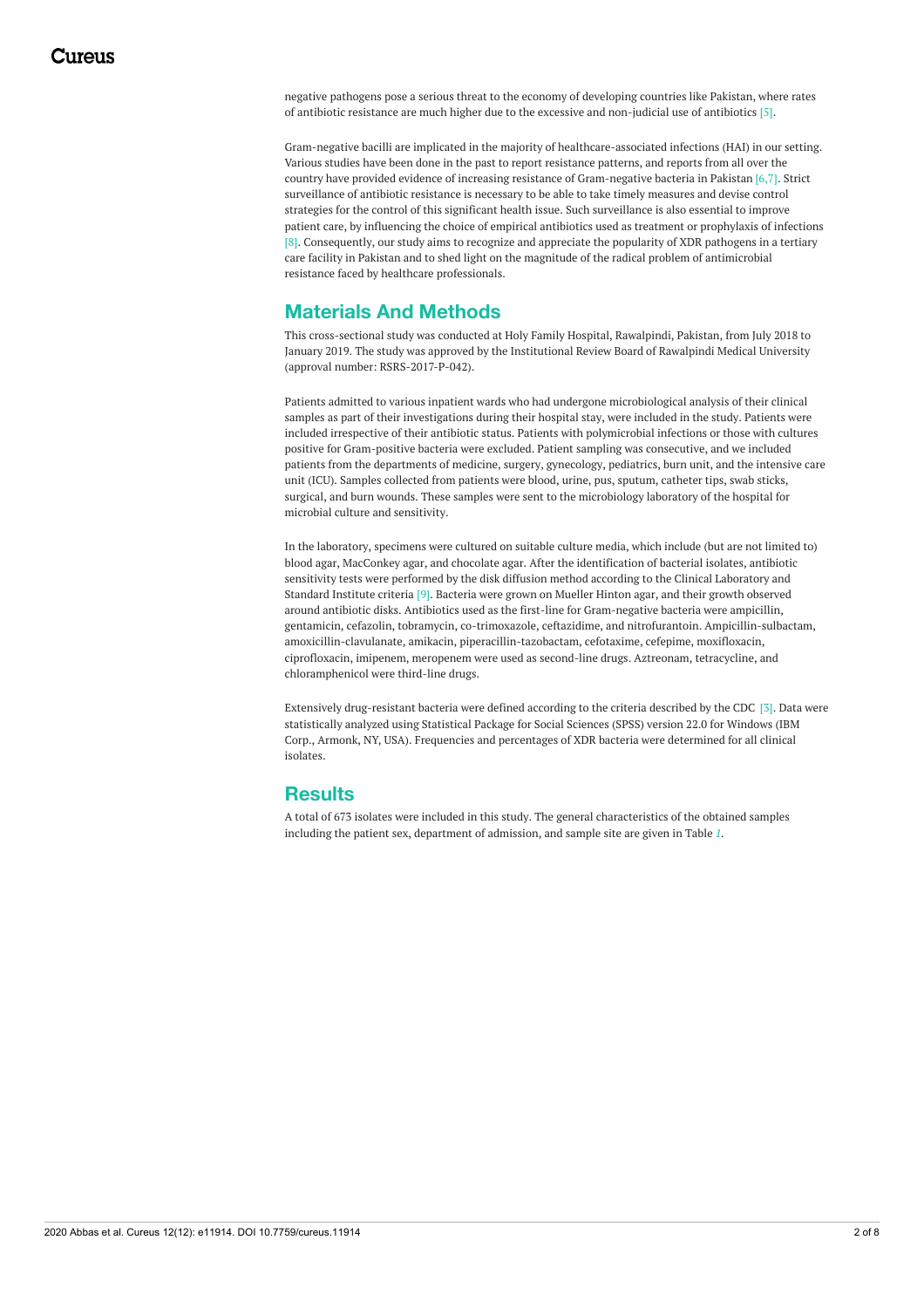# **Cureus**

<span id="page-2-0"></span>

| <b>Sample Characteristics</b> | Frequency | Percentage |
|-------------------------------|-----------|------------|
| Patient sex                   |           |            |
| Male                          | 366       | 54.4%      |
| Female                        | 307       | 45.6%      |
| Department                    |           |            |
| Surgery                       | 280       | 41.6%      |
| Medicine                      | 197       | 29.3%      |
| Intensive care unit           | 104       | 15.5%      |
| Burn center                   | 73        | 10.8%      |
| Gynecology and obstetrics     | 11        | 1.6%       |
| Pediatrics                    | 8         | 1.2%       |
| Infectious sample site        |           |            |
| Infected wound                | 241       | 35.8%      |
| Pus                           | 154       | 22.9%      |
| Catheter                      | 94        | 14.0%      |
| Urine                         | 80        | 11.9%      |
| Sputum                        | 25        | 3.7%       |
| <b>Blood</b>                  | 15        | 2.2%       |
| Others                        | 64        | 9.5%       |

### **TABLE 1: Basic characteristics of all clinical samples in the study (n = 673)**

Among all clinical samples, *P. aeruginosa* was the most common Gram-negative bacterium to be isolated followed by *Escherichia coli* and *Klebsiella pneumoniae*. This is represented in Table *[2](#page-2-1)*.

<span id="page-2-1"></span>

| <b>Organism Isolated</b> | <b>Total Frequency</b> |            |  |
|--------------------------|------------------------|------------|--|
|                          | Frequency              | Percentage |  |
| Pseudomonas aeruginosa   | 257                    | 38.2%      |  |
| Klebsiella pneumoniae    | 196                    | 29.1%      |  |
| Escherichia coli         | 220                    | 32.7%      |  |

#### **TABLE 2: Frequency of various Gram-negative bacteria isolated (n = 673)**

Out of all 673 bacterial isolates, 431 (64.0%) were extensively drug-resistant. The rest 242 isolates were non-XDR (36.0%). Among the samples studied, *K. pneumoniae* had the highest rate of extensive drug resistance, with 68.4% (n = 134) of its isolates being XDR. It was followed by *P. aeruginosa* with 67.6% (n = 173) XDR isolates, and by *E. coli* with 56.1% (n = 124) of its isolates being extensively drug-resistant (Figure *[1](#page-3-0)*).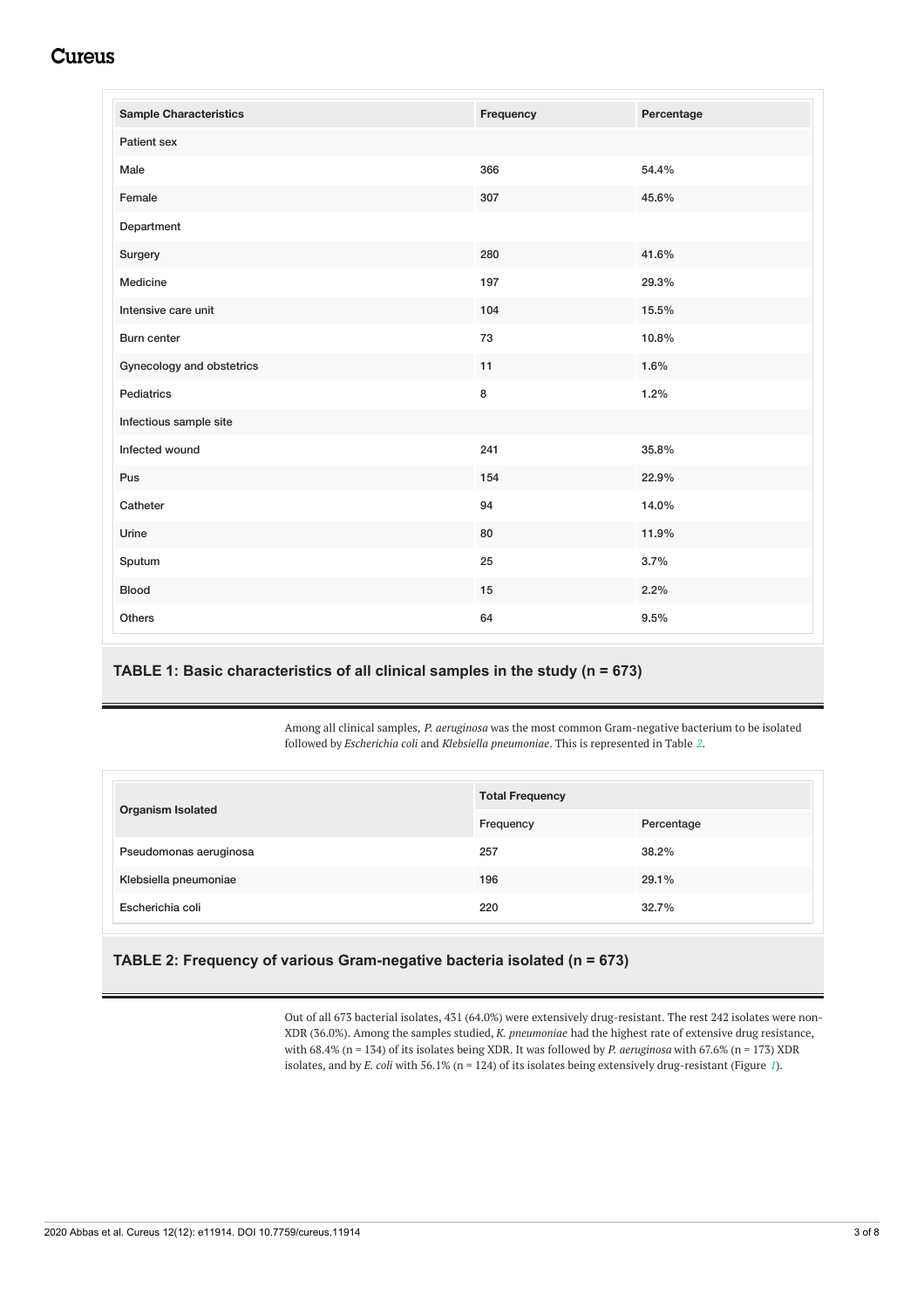<span id="page-3-0"></span>

#### **FIGURE 1: Proportion of XDR among various Gram-negative bacteria**

XDR: extensively drug-resistant

Figure *[2](#page-3-1)* shows the proportions of Gram-negative XDR strains isolated from different clinical specialties. The highest percentage of XDR Gram-negative pathogens were isolated from the burn unit ( $n = 64$ , 87.7%), followed by ICU (n = 72, 69.2%) and the surgical unit (n = 193, 68.9%). 47.2% (n = 93) of isolates from the medical unit were XDR positive. From the department of gynecology and pediatrics, the rate of XDR Gramnegative bacteria was 63.6 and 25 percent, respectively.

<span id="page-3-1"></span>

### **FIGURE 2: Proportion of Gram-negative XDR bacteria isolated from different specialties (in %)**

XDR: extensively drug-resistant, ICU: intensive care unit, Obs: obstetrics

The frequency of isolation of XDR Gram-negative bacteria from clinical isolates of various tissue sites was determined (Figure *[3](#page-4-0)*). Of all sites, wound infections were observed to have the highest rate of XDR pathogens (n = 185, 76.8%). This was followed by catheter infections, which were caused by extensively drugresistant pathogens in 76.6% of the cases ( $n = 72$ ).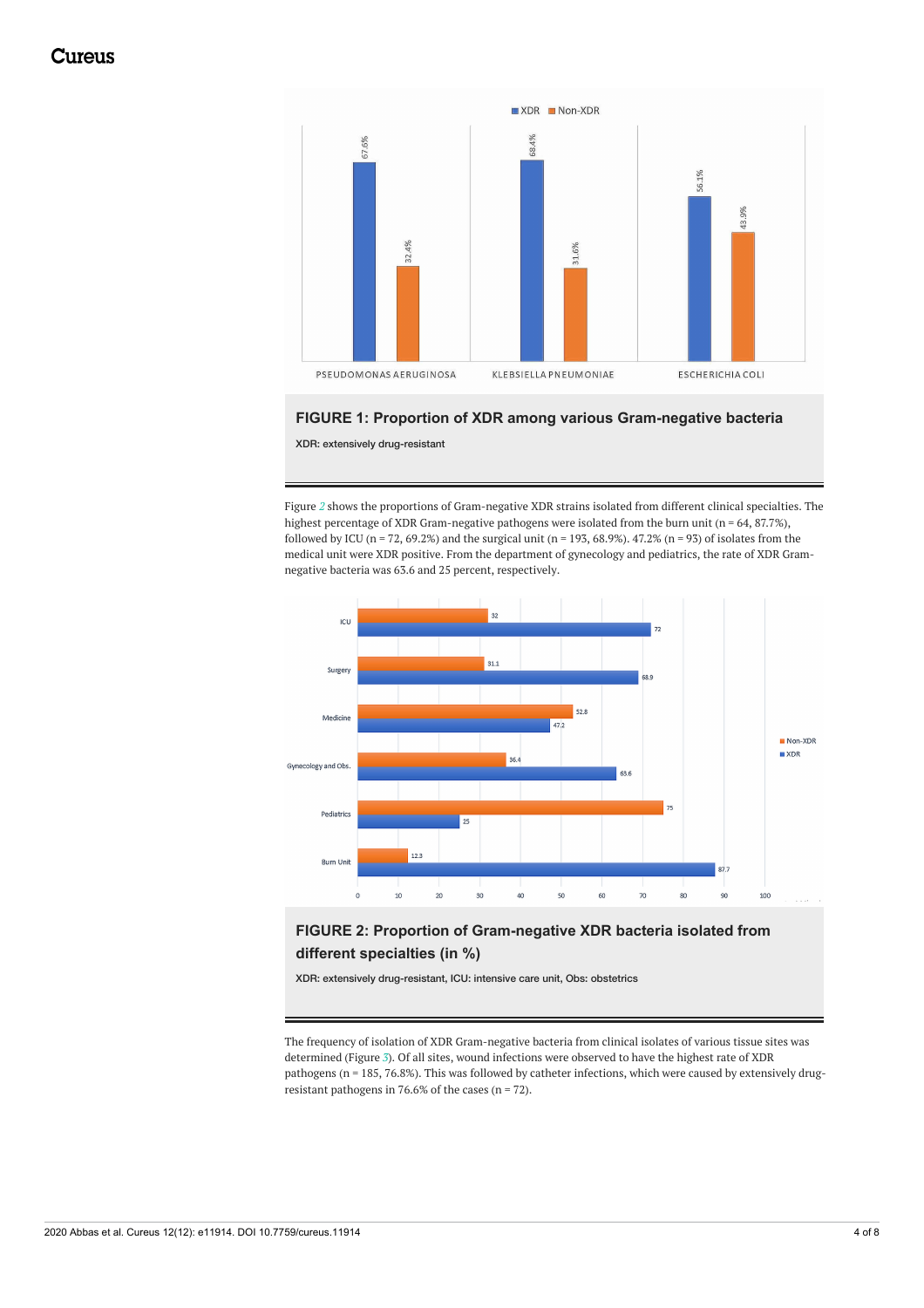<span id="page-4-0"></span>

### **FIGURE 3: Percentages of Gram-negative XDR pathogens among various isolation sites**

XDR: extensively drug-resistant

Eighty percent isolates of *P. aeruginosa* obtained from catheters, and 79.4% of isolates from wound sites were extensively drug-resistant. Similarly, 79.6% isolates of *K. pneumoniae* obtained from catheter sites were XDR. For *E. coli,* the highest percentage of XDR isolates was obtained from non-conventional sites (72.2%). This is shown in Table *[3](#page-4-1)*.

<span id="page-4-1"></span>

|               |                 | Organism  |                       |                |                        |       |                |                |       |
|---------------|-----------------|-----------|-----------------------|----------------|------------------------|-------|----------------|----------------|-------|
| <b>Site</b>   | Eschericia coli |           | Klebsiella pneumoniae |                | Pseudomonas aeruginosa |       |                |                |       |
|               | <b>XDR</b>      | Non-XDR   | XDR %                 | <b>XDR</b>     | Non-XDR                | XDR % | <b>XDR</b>     | Non-XDR        | XDR % |
| <b>Blood</b>  | $\mathbf{1}$    | $\pmb{0}$ | 100%                  | $\overline{2}$ | $\overline{2}$         | 50.0% | 1              | 9              | 10.0% |
| Urine         | 23              | 35        | 39.7%                 | 6              | 8                      | 42.9% | 6              | $\overline{2}$ | 75.0% |
| Pus           | 27              | 29        | 48.2%                 | 17             | 13                     | 56.7% | 35             | 33             | 51.5% |
| Sputum        | 5               | 4         | 55.6%                 | 5              | $\overline{7}$         | 41.7% | $\overline{2}$ | $\overline{2}$ | 50.0% |
| Catheter      | 21              | 9         | 70.0%                 | 39             | 10                     | 79.6% | 12             | 3              | 80.0% |
| Wounds        | 34              | 15        | 69.4%                 | 51             | 15                     | 77.3% | 100            | 26             | 79.4% |
| <b>Others</b> | 13              | 5         | 72.2%                 | 14             | $\overline{7}$         | 66.7% | 17             | 8              | 68.0% |

**TABLE 3: Incidence of XDR Gram-negative pathogens in various isolation sites**

XDR: extensively drug-resistant

#### **Discussion**

The phenomenon of antimicrobial drug resistance is growing at an alarming rate, with the frequency of MDR and XDR bacteria increasing daily. In our study, we found that 64% of Gram-negative bacteria isolated from hospital settings were extensively drug-resistant (XDR). *K. pneumoniae* was the most frequently resistant pathogen, with 68.4% of its isolates being XDR. The highest percentage of XDR Gram-negative pathogens was from the burn unit (87.7%), and catheters and wound infections were the most common sites of XDR bacteria.

The results of our study are remarkable in many aspects. Firstly, we found the percentage of extensive drug resistance to be much higher than other studies in the past. In a study from Eastern India, the XDR Gramnegative load was found to be 41.3% [10]. Another study from 2016, that reported the prevalence of XDR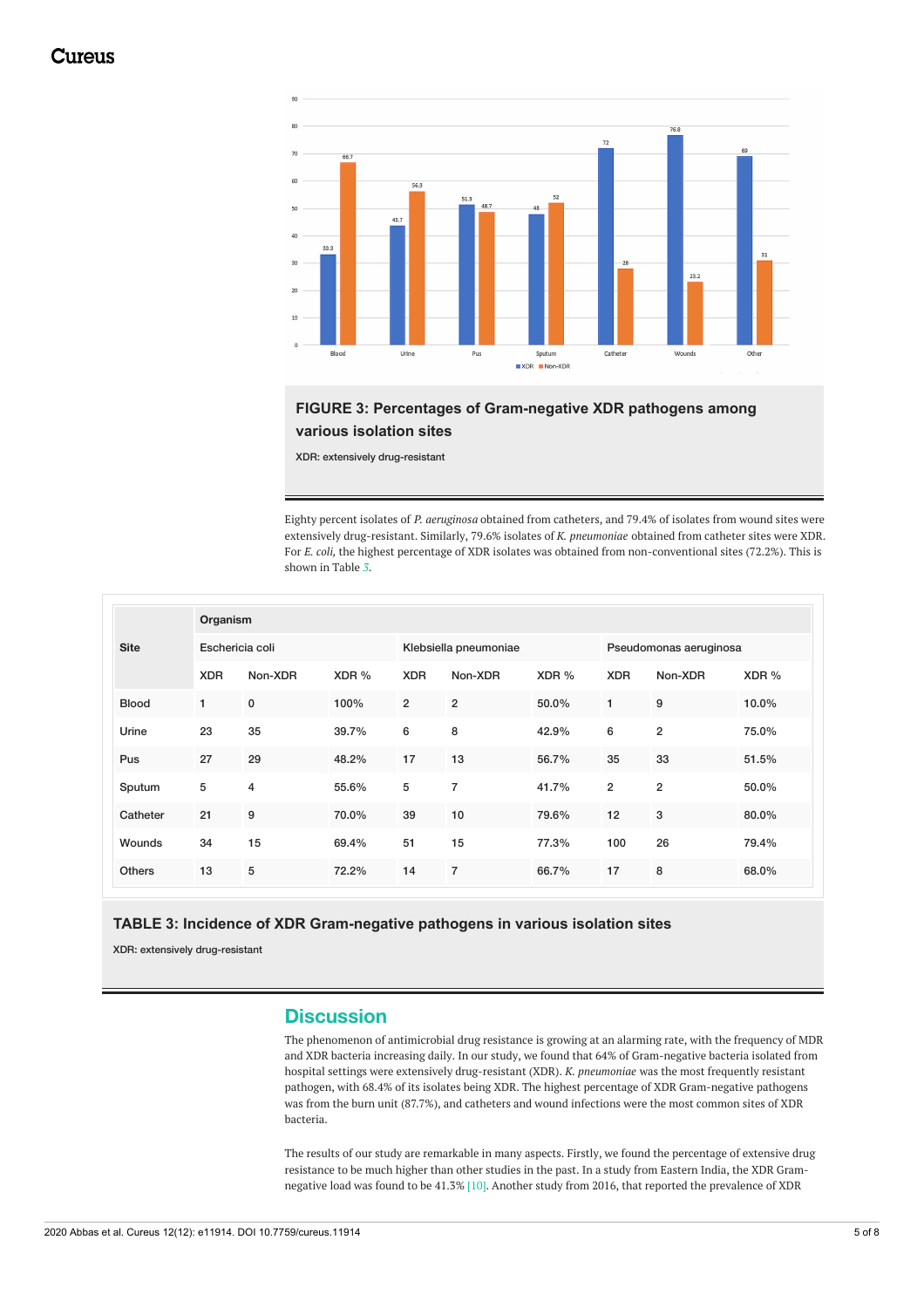organisms among tracheal aspirates obtained from an ICU of a tertiary care hospital in Pakistan, showed that 56.5% of isolates belonged to the XDR category [11]. In contrast, our study found the rate of XDR among Gram-negative bacteria to be 64%.

The higher percentage of XDR bacteria found in our study might be reflective of the increasing resistance among Gram-negative pathogens, especially in developing countries [12]. Moreover, poor infection control and sanitization in tertiary care public hospitals allow for the rapid and unchecked transmission of drugresistant pathogens. Besides, there is an unrestrained availability of antibiotics in local markets. A trend of unchecked and needless prescription of antibiotics exists in the hospital setting. All of these factors contribute to the increased drug resistance rates, which are reflected in our study results [12].

Secondly, our study found the frequency of XDR pathogens among various bacterial species to be the highest in *K. pneumoniae*, followed by *P. aeruginosa* and *E. coli*. These findings are different from previous studies that have reported *P. aeruginosa* to be the most resistant Gram-negative pathogen [13]. Our findings are explained and supported by recent studies from Asia which have highlighted increasing antibiotic resistance among *K. pneumoniae* isolates in this region. In a study conducted in Iran in the year 2020, researchers observed that antibiotic resistance in *K. pneumoniae* was much higher than studies conducted across other regions of the world [14]. Other recent studies have also expressed concern over the growing resistance pattern of Klebsiella in the Asian region, and it is feared that, if unchecked, XDR *K. pneumoniae* might emerge as a huge future problem in this region [15].

Among different hospital specialties, the highest rate of extensive drug resistance was present in the burn unit. Of all isolates from the burn unit, 87.7% were XDR. This finding is in accordance with a recent study conducted among burn patients in Iran, which evaluated antibiotic resistance patterns among *P. aeruginosa* isolates in burn patients. They found 87.5% of isolates to be extremely drug-resistant, which is similar to our findings [16]. Another study conducted in 2019 across burn patients in India reported the frequency of extensive drug resistance among Pseudomonas isolates as 71.25%. The frequencies of XDR Klebsiella and XDR *E. coli* were 68.63% and 58.33%, respectively [17]. Although the proportion of XDR pathogens in our study was higher than that reported in India, the general pattern of increased drug resistance among bacteria in burn wounds is comparable.

It might also be worthwhile to note that the percentage of XDR bacteria observed in intensive care units in our hospital is much more than that reported in other studies. We found that 69.2% of isolates of Gramnegative Enterobacteriaceae from the ICU were extensively drug-resistant. These numbers are significantly higher than those reported by a study conducted in Nepal in 2017, in which the rate of XDR Gram-negative bacteria in the intensive care unit was 43.3% [18]. ICUs have traditionally been the hub of the development and spread of antibiotic-resistant bacteria [19]. Most countries, however, have now adopted strict control measures, including antibiotic stewardship programs and sanitation measures, which have resulted in the control of the resistance rate. Such programs are lacking in our setup and the results of our study call for immediate action.

Public hospitals in developing countries serve to provide both primary and tertiary level healthcare facilities to a large proportion of their population. The growing rate of antibiotic resistance among organisms isolated in hospital-acquired infections in this setting is alarming, particularly because the exposure of such a large number of people to XDR pathogens will eventually be the source of the spread of these pathogens in the community. Tertiary care hospitals in Pakistan must adopt effective strategies to control the spread of such organisms in the healthcare setting. Both 'reservoir-based' and 'transmission based' strategies ought to be adopted for the control of all resistant pathogens and especially Gram-negative bacteria [20].

There are many guidelines and proposed strategies for the control of antibiotic resistance. At the beginning of the century, the CDC proposed basic measures to prevent the development of antibiotic-resistant infections. These included: avoiding infections by hygienic measures, strict surveillance, developing new antibiotics against resistant bacteria, and enlisting administrative support [21]. Based on similar principles, the 2015 French recommendations for the control of the transmission of emerging XDR bacteria call for strict hygiene measures, source control, and screening to prevent outbreaks [22]. The antimicrobial stewardship program (AMS), which has been developed to avoid overuse of antibiotics, especially in the ICU setting, is another effective strategy to help reduce the burden of resistant bacteria [19].

Our personal recommendations for the management of this problem include the development of strict guidelines for antibiotics use by hospital administration and policymakers and ensuring the implementation of these guidelines. Physician awareness programs and quality improvement projects (audits) should be undertaken to ensure compliance by healthcare professionals. All patients should undergo culture and sensitivity testing before antibiotics administration, and the use of antibiotics targetting resistant bacteria should not be used as empirical therapy. It has also been found by recent studies that empirical therapy targetting resistant species has no mortality benefit over the use of standard antibiotics, and only contributes to the phenomenon of increased resistance [23].

There are a couple of limitations to our study. First, a study done in a single healthcare center may not speak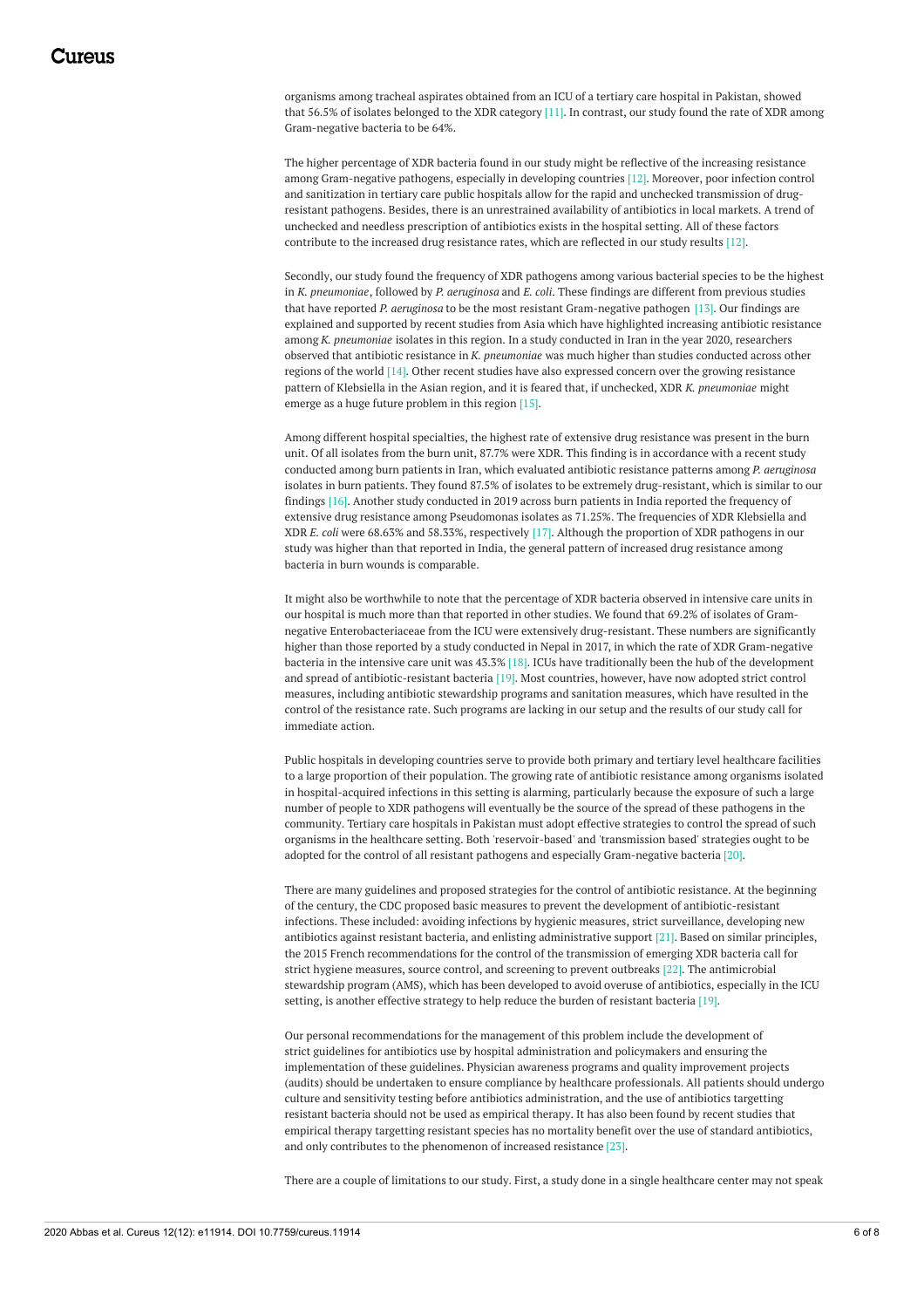for the general prevalence of XDR pathogens in the hospital setting. A multi-center study with a larger cohort and a longer duration of study would be required to achieve generalizable results. Second, we included only three species of Gram-negative bacteria in our study and did not account for other important bacterial species such as *Acinetobacter baumannii*, which is a notable cause of nosocomial infections. Laboratory testing for Acinetobacter is costly, and therefore, not routinely carried out in the majority of laboratories in our countries.

#### **Conclusions**

The percentage of extensively drug-resistant Gram-negative bacteria was found to be 64%, which is alarmingly high. Strict surveillance and control measures should be undertaken to prevent the development of further resistance, which will decrease treatment options to a minimum. Judicious use of antibiotics after sensitivity testing should be practiced in all healthcare centers, and resistance patterns of Gram-negative bacteria should be studied on a cellular and genetic level to develop newer therapeutic options against these pathogens.

## **Additional Information**

#### **Disclosures**

**Human subjects:** Consent was obtained by all participants in this study. Institutional Review Board, Rawalpindi Medical University issued approval RSRS-2017-P-042. It is stated that we have reviewed the research proposal titled "Frequency of Extensively Drug-Resistant Gram-Negative Pathogens in a Tertiary Care Hospital in Pakistan" and have found it ethically acceptable. **Animal subjects:** All authors have confirmed that this study did not involve animal subjects or tissue. **Conflicts of interest:** In compliance with the ICMJE uniform disclosure form, all authors declare the following: **Payment/services info:** All authors have declared that no financial support was received from any organization for the submitted work. **Financial relationships:** All authors have declared that they have no financial relationships at present or within the previous three years with any organizations that might have an interest in the submitted work. **Other relationships:** All authors have declared that there are no other relationships or activities that could appear to have influenced the submitted work.

#### **References**

- 1. Farmer JJ, Farmer MK, Holmes B: The [Enterobacteriaceae:](https://dx.doi.org/10.1002/9780470688618.taw0051) general characteristics. Topley & Wilson's Microbiology and Microbial Infections. John Wiley & Sons, Chichester, UK; 2010. [10.1002/9780470688618.taw0051](https://dx.doi.org/10.1002/9780470688618.taw0051)
- 2. Sharma VK, Johnson N, Cizmas L, McDonald TJ, Kim H: A review of the influence of treatment strategies on antibiotic resistant bacteria and antibiotic resistance genes. [Chemosphere.](https://dx.doi.org/10.1016/j.chemosphere.2015.12.084) 2016, 150:702-714. [10.1016/j.chemosphere.2015.12.084](https://dx.doi.org/10.1016/j.chemosphere.2015.12.084)
- 3. Magiorakos AP, Srinivasan A, Carey RB, et al.: [Multidrug-resistant,](https://dx.doi.org/10.1111/j.1469-0691.2011.03570.x) extensively drug-resistant and pandrugresistant bacteria: an international expert proposal for interim standard definitions for acquired resistance. Clin Microbiol Infect. 2012, 18:268-281. [10.1111/j.1469-0691.2011.03570.x](https://dx.doi.org/10.1111/j.1469-0691.2011.03570.x)
- 4. WHO: Global priority list of antibiotic-resistant bacteria to guide research, discovery, and development of new antibiotics. (2017). Accessed: October 15, 2020: [https://www.who.int/medicines/publications/global](https://www.who.int/medicines/publications/global-priority-list-antibiotic-resistant-bacteria/en/)priority-list-antibiotic-resistant-bacteria/en/.
- 5. Ayukekbong JA, Ntemgwa M, Atabe AN: The threat of antimicrobial resistance in developing countries: causes and control strategies. Antimicrob Resist Infect Control. 2017, 6:47. [10.1186/s13756-017-0208-x](https://dx.doi.org/10.1186/s13756-017-0208-x)
- 6. Masseron A, Poirel L, Jamil Ali B, Syed MA, Nordmann P: Molecular [characterization](https://dx.doi.org/10.1016/j.nmni.2019.100605) of multidrugresistance in gram-negative bacteria from the Peshawar teaching hospital, Pakistan. New Microbes New Infect. 2019, 32:100605. [10.1016/j.nmni.2019.100605](https://dx.doi.org/10.1016/j.nmni.2019.100605)
- 7. Latif S, Anwar MS, Ahmad I: Bacterial pathogens responsible for blood stream infection (BSI) and pattern of drug resistance in a tertiary care hospital of Lahore. Biomedica. 2009, [25:101-105.](https://scholar.google.com/scholar?q=intitle:Bacterial pathogens responsible for blood stream infection %28BSI%29 and pattern of drug resistance in a tertiary care hospital of Lahore)
- 8. Johnson AP: [Surveillance](https://dx.doi.org/10.1098/rstb.2014.0080) of antibiotic resistance. Philos Trans R Soc Lond B Biol Sci. 2015, 370:20140080. [10.1098/rstb.2014.0080](https://dx.doi.org/10.1098/rstb.2014.0080)
- 9. Hombach M, Maurer FP, Pfiffner T, Böttger EC, Furrer R: Standardization of [operator-dependent](https://dx.doi.org/10.1128/JCM.02351-15) variables affecting precision and accuracy of the disk diffusion method for antibiotic susceptibility testing. J Clin Microbiol. 2015, 53:3864-3869, 10.1128/ICM.02351-1.
- 10. Mohapatra DP, Debata NK, Singh SK: Extensively drug-resistant and [pandrug-resistant](https://dx.doi.org/10.1016/j.jgar.2018.08.010) gram-negative bacteria in a tertiary-care hospital in eastern India: a 4-year retrospective study. J Glob Antimicrob Resist. 2018, 15:246-249. [10.1016/j.jgar.2018.08.010](https://dx.doi.org/10.1016/j.jgar.2018.08.010)
- 11. Ejaz A, Tarar MR, Naeem T, Naeem MA, Ijaz S, Qureshi M: Frequency of multidrug resistant and extensively drug resistant organisms in tracheal aspirates - experience at a tertiary care hospital. [Biomedica.](http://www.thebiomedicapk.com/articles/490.pdf) 2016, 32:77-82.
- 12. Chokshi A, Sifri Z, Cennimo D, Horng H: Global [contributors](https://dx.doi.org/10.4103/jgid.jgid_110_18) to antibiotic resistance. J Glob Infect Dis. 2019, 11:36-42. [10.4103/jgid.jgid\\_110\\_18](https://dx.doi.org/10.4103/jgid.jgid_110_18)
- 13. Basak S, Singh P, Rajurkar M: Multidrug resistant and [extensively](https://dx.doi.org/10.1155/2016/4065603) drug resistant bacteria: a study . J Pathog. 2016, 2016:4065603. [10.1155/2016/4065603](https://dx.doi.org/10.1155/2016/4065603)
- 14. Nouri F, Karami P, Zarei O, et al.: Prevalence of common [nosocomial](https://dx.doi.org/10.2147/IDR.S259252) infections and evaluation of antibiotic resistance patterns in patients with secondary infections in Hamadan, Iran. Infect Drug Resist. 2020, 13:2365-2374. [10.2147/IDR.S259252](https://dx.doi.org/10.2147/IDR.S259252)
- 15. Effah CY, Sun T, Liu S, Wu Y: Klebsiella [pneumoniae:](https://dx.doi.org/10.1186/s12941-019-0343-8) an increasing threat to public health . Ann Clin Microbiol Antimicrob. 2020, 19:1. [10.1186/s12941-019-0343-8](https://dx.doi.org/10.1186/s12941-019-0343-8)